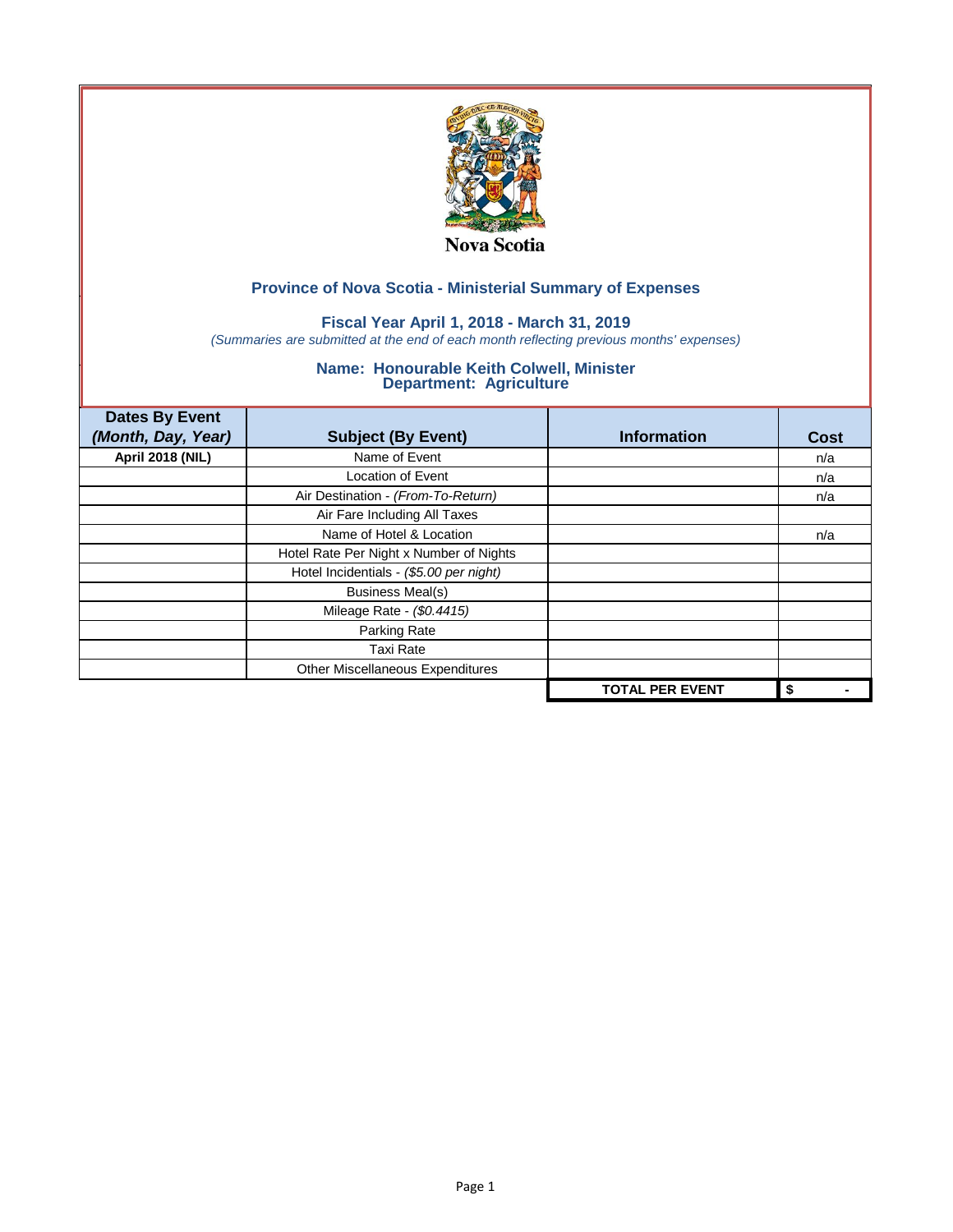

## **Fiscal Year April 1, 2018 - March 31, 2019**

*(Summaries are submitted at the end of each month reflecting previous months' expenses)*

| <b>Dates By Event</b><br>(Month, Day, Year) | <b>Subject (By Event)</b>               | <b>Information</b>     | <b>Cost</b> |
|---------------------------------------------|-----------------------------------------|------------------------|-------------|
| May 2018 (NIL)                              | Name of Event                           |                        | n/a         |
|                                             | Location of Event                       |                        | n/a         |
|                                             | Air Destination - (From-To-Return)      |                        | n/a         |
|                                             | Air Fare Including All Taxes            |                        |             |
|                                             | Name of Hotel & Location                |                        | n/a         |
|                                             | Hotel Rate Per Night x Number of Nights |                        |             |
|                                             | Hotel Incidentials - (\$5.00 per night) |                        |             |
|                                             | <b>Business Meal(s)</b>                 |                        |             |
|                                             | Mileage Rate - (\$0.4415)               |                        |             |
|                                             | Parking Rate                            |                        |             |
|                                             | <b>Taxi Rate</b>                        |                        |             |
|                                             | Other Miscellaneous Expenditures        |                        |             |
|                                             |                                         | <b>TOTAL PER EVENT</b> | \$          |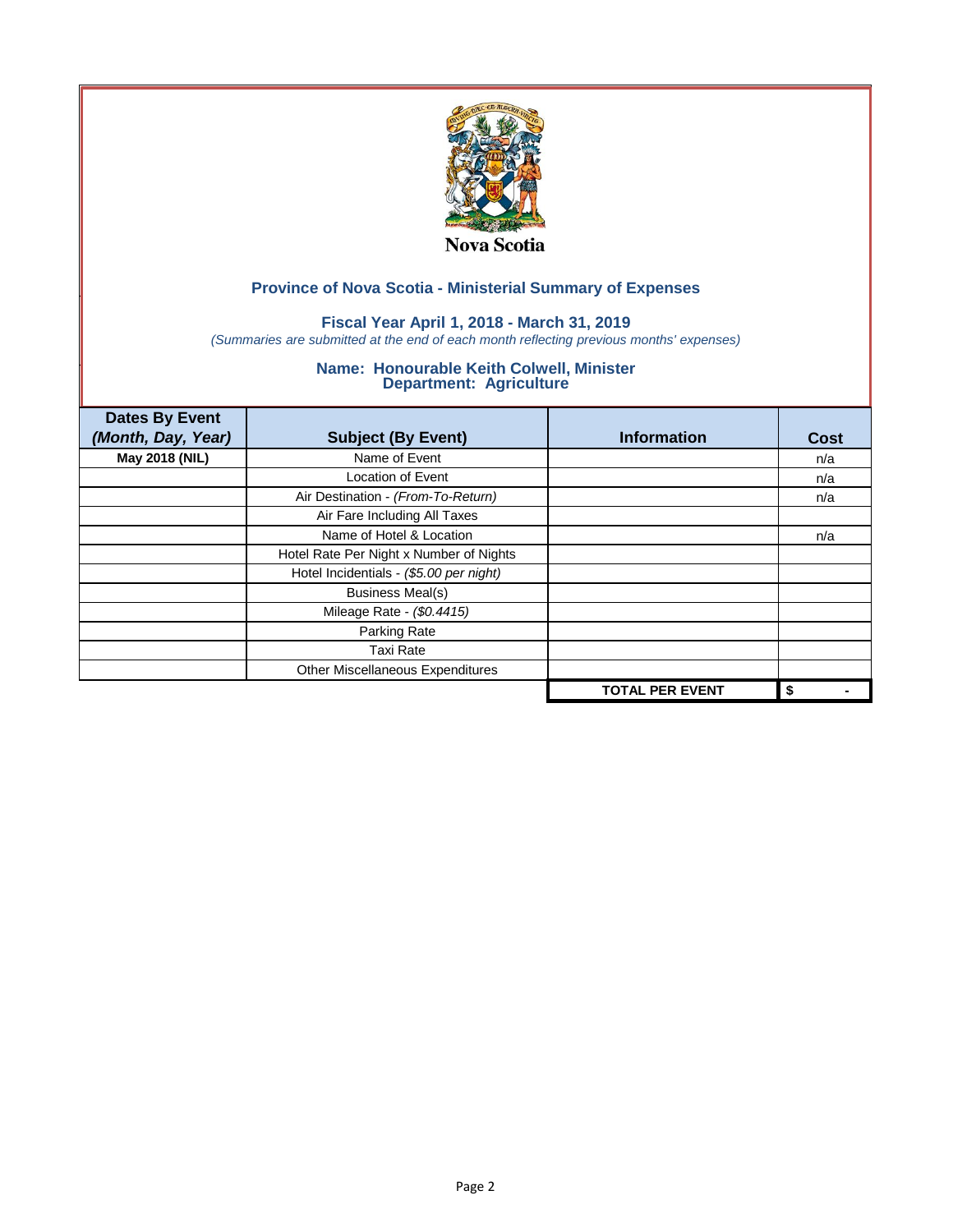

## **Fiscal Year April 1, 2018 - March 31, 2019**

*(Summaries are submitted at the end of each month reflecting previous months' expenses)*

| <b>Dates By Event</b><br>(Month, Day, Year) | <b>Subject (By Event)</b>               | <b>Information</b>                  | Cost        |
|---------------------------------------------|-----------------------------------------|-------------------------------------|-------------|
| June 9, 2018                                | Name of Event                           | <b>Stirling Farms Grand Opening</b> | n/a         |
|                                             | <b>Location of Event</b>                | Wolfville                           | n/a         |
|                                             | Air Destination - (From-To-Return)      |                                     | n/a         |
|                                             | Air Fare Including All Taxes            |                                     |             |
|                                             | Name of Hotel & Location                |                                     | n/a         |
|                                             | Hotel Rate Per Night x Number of Nights |                                     |             |
|                                             | Hotel Incidentials - (\$5.00 per night) |                                     |             |
|                                             | <b>Business Meal(s)</b>                 |                                     |             |
|                                             | Mileage Rate - (\$0.4415)               | 236 kms                             | 104.19<br>S |
|                                             | Parking Rate                            |                                     |             |
|                                             | Taxi Rate                               |                                     |             |
|                                             | Other Miscellaneous Expenditures        |                                     |             |
|                                             |                                         | <b>TOTAL PER EVENT</b>              | 104.19      |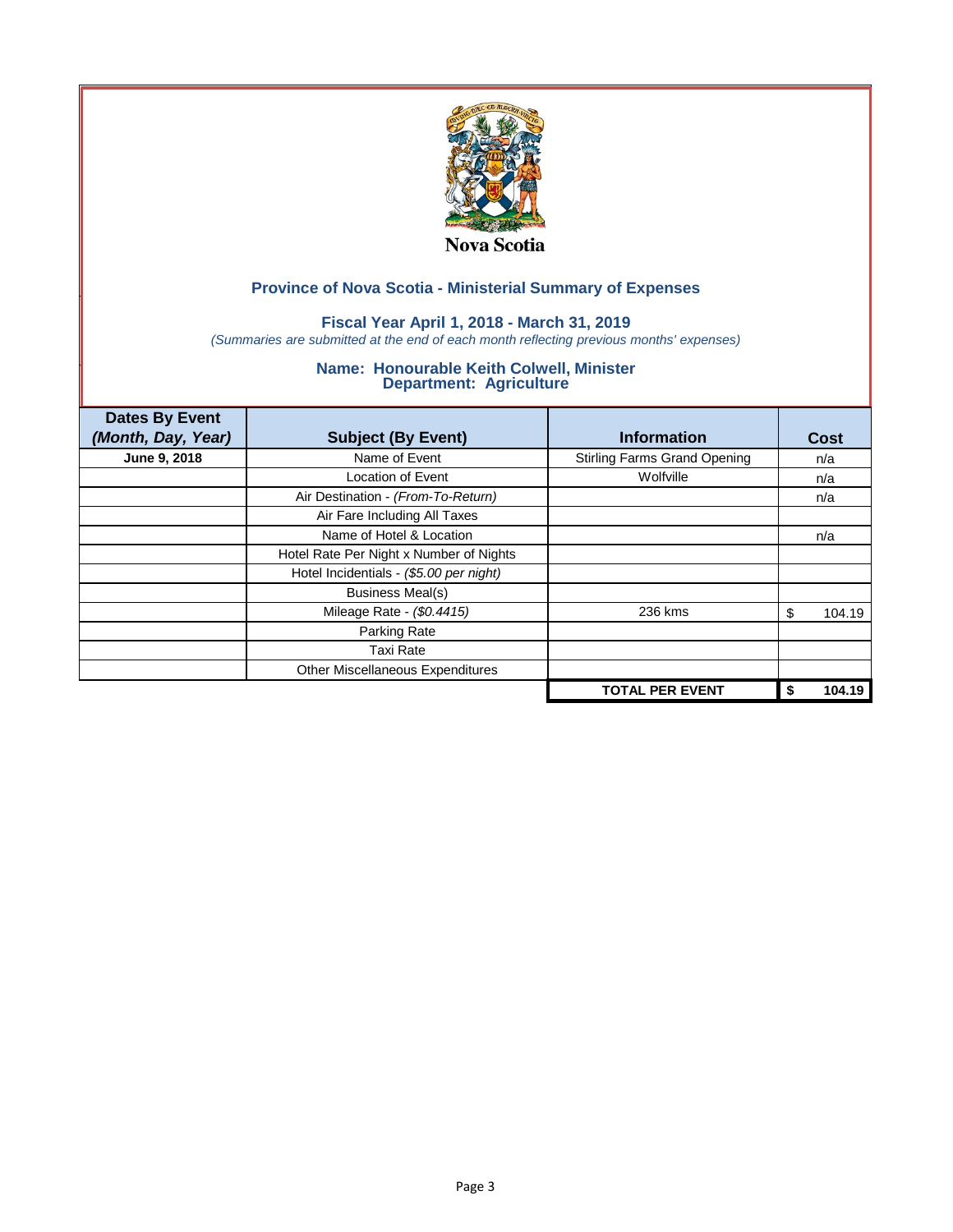

### **Fiscal Year April 1, 2018 - March 31, 2019**

*(Summaries are submitted at the end of each month reflecting previous months' expenses)*

| <b>Dates By Event</b><br>(Month, Day, Year) | <b>Subject (By Event)</b>               | <b>Information</b>                                               | Cost           |
|---------------------------------------------|-----------------------------------------|------------------------------------------------------------------|----------------|
| July 17-21, 2018                            | Name of Event                           | Federal/Provincial/Territorial<br>Agriculture Ministers' Meeting | n/a            |
|                                             | Location of Event                       | Vancouver, BC                                                    | n/a            |
|                                             | Air Destination - (From-To-Return)      | Halifax-Vancouver-Halifax                                        | n/a            |
|                                             | Air Fare Including All Taxes            |                                                                  | \$<br>1,158.67 |
|                                             | Name of Hotel & Location                | Westin Bayshore Hotel, Vancouver                                 | n/a            |
|                                             | Hotel Rate Per Night x Number of Nights | $$327.83 \times 4$ nights                                        | \$<br>1,311.32 |
|                                             | Hotel Incidentials - (\$5.00 per night) | 4 nights                                                         | \$<br>25.00    |
|                                             | Business Meal(s)                        | Per diems (2 breakfast, 2 lunch, 2<br>dinner)                    | \$<br>86.00    |
|                                             | Mileage Rate - (\$0.4415)               | 190 kms                                                          | \$<br>83.89    |
|                                             | Parking Rate                            | Halifax airport parking                                          | \$3.00         |
|                                             | <b>Taxi Rate</b>                        |                                                                  |                |
|                                             | Other Miscellaneous Expenditures        | Registration fee                                                 | \$<br>375.00   |
|                                             | Other Miscellaneous Expenditures        | Airline baggage fee                                              | \$<br>25.00    |
|                                             |                                         | <b>TOTAL PER EVENT</b>                                           | \$<br>3,067.88 |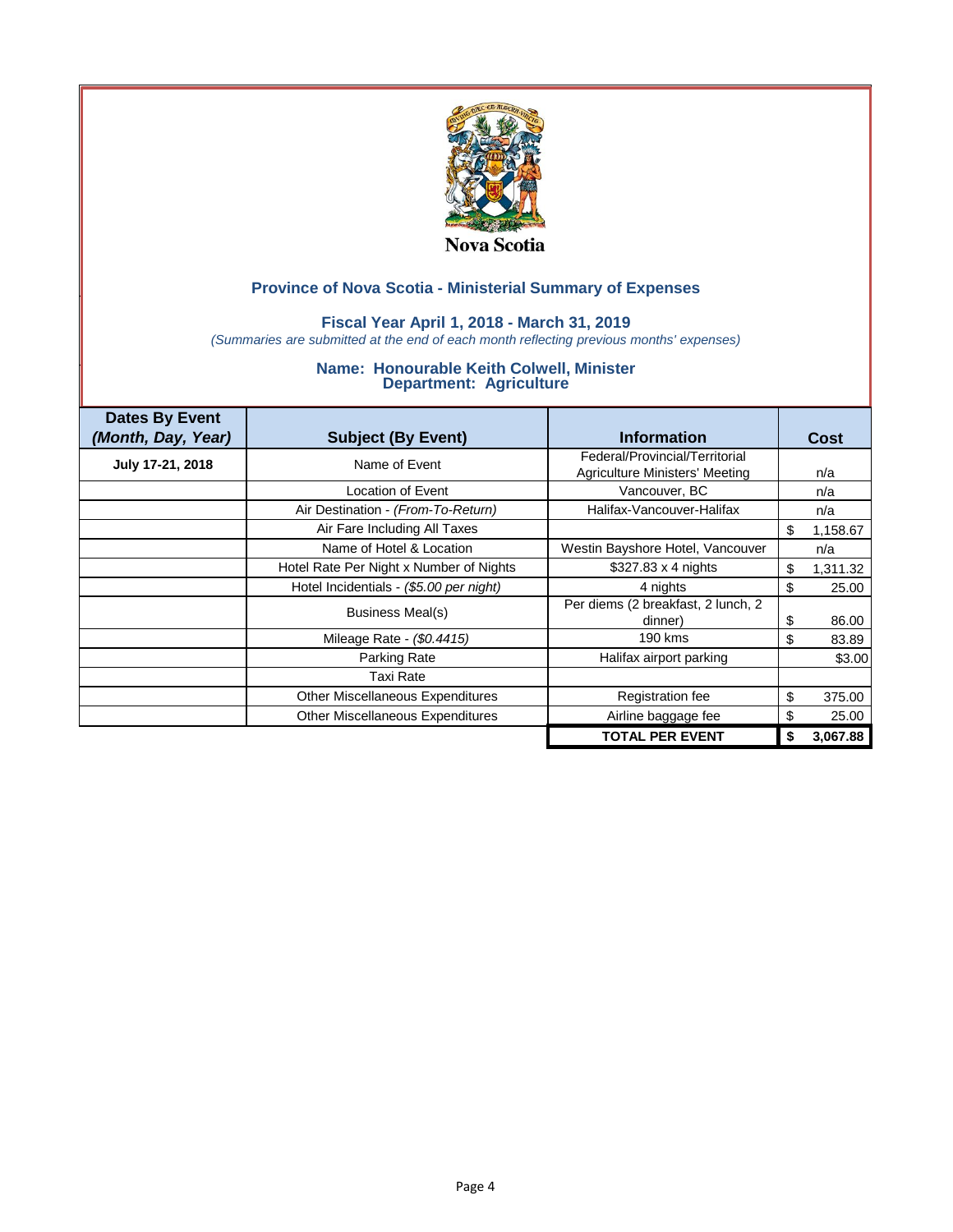

### **Fiscal Year April 1, 2018 - March 31, 2019**

*(Summaries are submitted at the end of each month reflecting previous months' expenses)*

| <b>Dates By Event</b><br>(Month, Day, Year) | <b>Subject (By Event)</b>               | <b>Information</b>                                             | Cost        |
|---------------------------------------------|-----------------------------------------|----------------------------------------------------------------|-------------|
| <b>August 22, 2018</b>                      | Name of Event                           | Nova Scotia Provincial Exhibition<br><b>Opening Ceremonies</b> | n/a         |
|                                             | <b>Location of Event</b>                | <b>Bible Hill</b>                                              | n/a         |
|                                             | Air Destination - (From-To-Return)      |                                                                | n/a         |
|                                             | Air Fare Including All Taxes            |                                                                |             |
|                                             | Name of Hotel & Location                |                                                                | n/a         |
|                                             | Hotel Rate Per Night x Number of Nights |                                                                |             |
|                                             | Hotel Incidentials - (\$5.00 per night) |                                                                |             |
|                                             | <b>Business Meal(s)</b>                 | 1 dinner per diem                                              | 20.00<br>S  |
|                                             | Mileage Rate - (\$0.4415)               |                                                                |             |
|                                             | Parking Rate                            |                                                                |             |
|                                             | <b>Taxi Rate</b>                        |                                                                |             |
|                                             | <b>Other Miscellaneous Expenditures</b> |                                                                |             |
|                                             |                                         | <b>TOTAL PER EVENT</b>                                         | 20.00<br>\$ |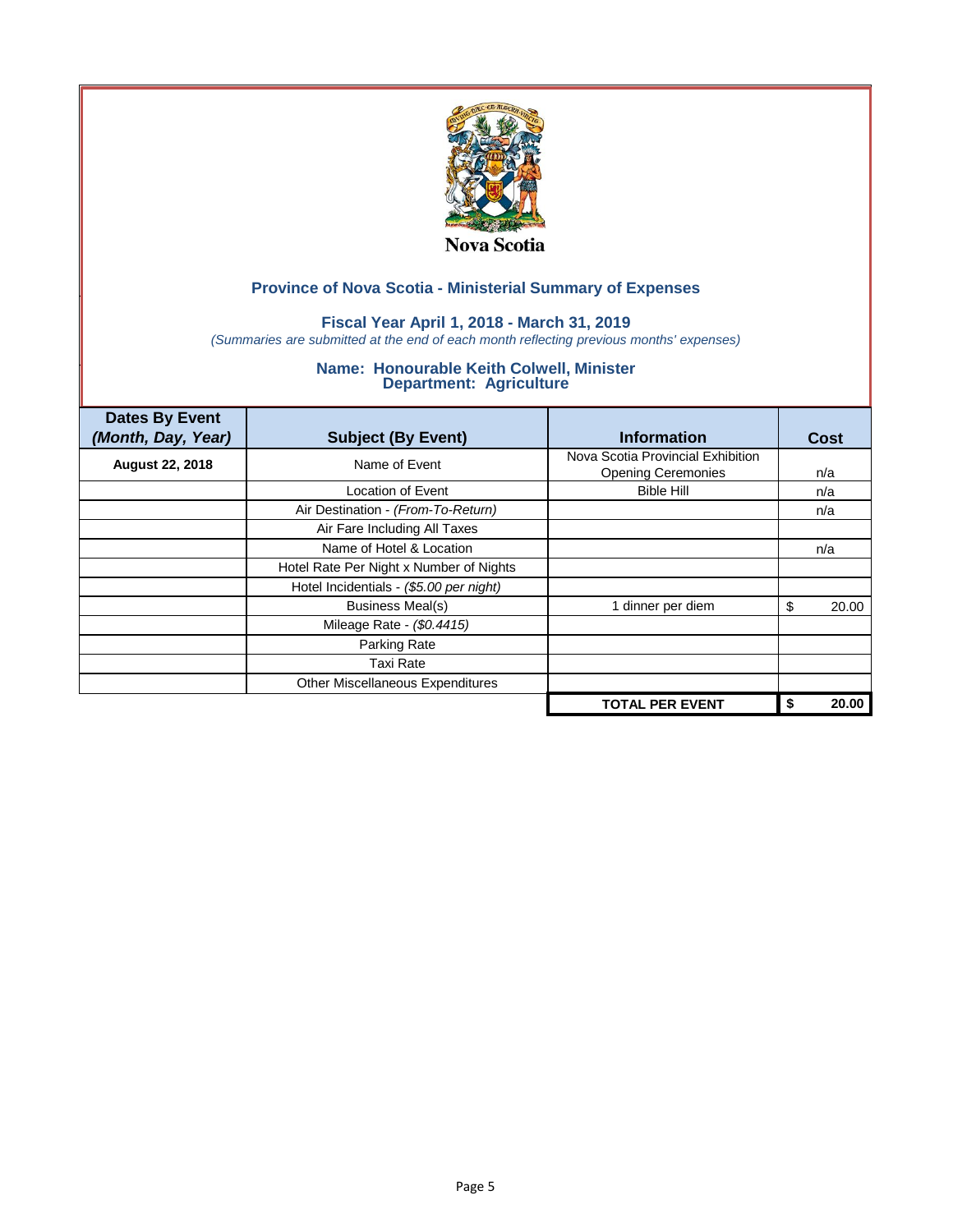

### **Fiscal Year April 1, 2018 - March 31, 2019**

*(Summaries are submitted at the end of each month reflecting previous months' expenses)*

| <b>Dates By Event</b><br>(Month, Day, Year) | <b>Subject (By Event)</b>               | <b>Information</b>          | Cost        |
|---------------------------------------------|-----------------------------------------|-----------------------------|-------------|
| September 1-30, 2018                        | Name of Event                           | <b>Agriculture Meetings</b> | n/a         |
|                                             | <b>Location of Event</b>                | Truro / Shubenacadie        | n/a         |
|                                             | Air Destination - (From-To-Return)      |                             | n/a         |
|                                             | Air Fare Including All Taxes            |                             |             |
|                                             | Name of Hotel & Location                |                             | n/a         |
|                                             | Hotel Rate Per Night x Number of Nights |                             |             |
|                                             | Hotel Incidentials - (\$5.00 per night) |                             |             |
|                                             | <b>Business Meal(s)</b>                 |                             |             |
|                                             | Mileage Rate - (\$0.4415)               | 392 kms                     | 173.07<br>S |
|                                             | Parking Rate                            |                             |             |
|                                             | Taxi Rate                               |                             |             |
|                                             | Other Miscellaneous Expenditures        |                             |             |
|                                             |                                         | <b>TOTAL PER EVENT</b>      | 173.07      |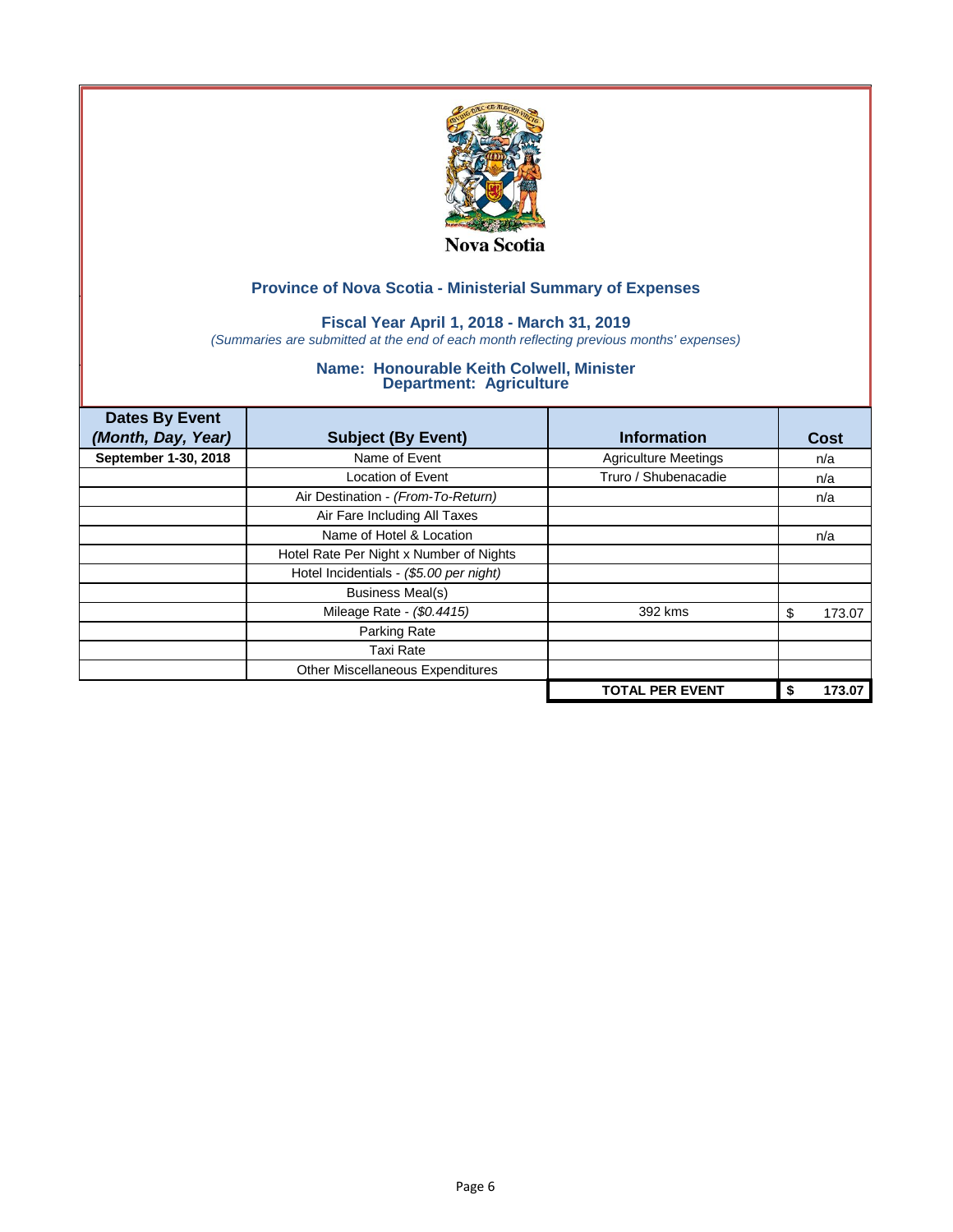

### **Fiscal Year April 1, 2018 - March 31, 2019**

*(Summaries are submitted at the end of each month reflecting previous months' expenses)*

| <b>Dates By Event</b>                  |                                         |                                                                                 |                |          |
|----------------------------------------|-----------------------------------------|---------------------------------------------------------------------------------|----------------|----------|
| (Month, Day, Year)                     | <b>Subject (By Event)</b>               | <b>Information</b>                                                              |                | Cost     |
| October 27, 2018 -<br>November 8, 2018 | Name of Event                           | Asia Mission                                                                    |                | n/a      |
|                                        | Location of Event                       | China (Weihei, Yantai, Laizhou,<br>Rizhao, Qingdao)                             |                | n/a      |
|                                        | Air Destination - (From-To-Return)      | Halifax-Toronto-Beijing-Weihai-Beijing-<br>Toronto-Halifax                      |                | n/a      |
|                                        | Air Fare Including All Taxes            |                                                                                 | \$             | 4,714.25 |
|                                        | Name of Hotel & Location                | Weihai Haiyue Jianguo Hotel, Weihai                                             |                | n/a      |
|                                        | Hotel Rate Per Night x Number of Nights | 4 nights including 4 breakfasts, 3<br>lunches, 4 dinners, and conference<br>fee | \$             | 2,880.26 |
|                                        | Name of Hotel & Location                | Buena Vista Gulf Hotel, Yantai                                                  |                | n/a      |
|                                        | Hotel Rate Per Night x Number of Nights | \$92.29 CAD x 2 nights                                                          | $\mathfrak{s}$ | 184.58   |
|                                        | Name of Hotel & Location                | North Sea Hotel, Laizhou                                                        |                | n/a      |
|                                        | Hotel Rate Per Night x Number of Nights | \$54.78 CAD x 1 night                                                           | $\mathfrak s$  | 54.78    |
|                                        | Name of Hotel & Location                | Blue Horizon International Hotel,<br>Rizhao                                     |                | n/a      |
|                                        | Hotel Rate Per Night x Number of Nights | \$97.23 x 2 nights                                                              | \$             | 194.46   |
|                                        | Name of Hotel & Location                | Westin Qingdao, Qingdao                                                         |                | n/a      |
|                                        | Hotel Rate Per Night x Number of Nights | \$262.90 x 2 nights                                                             | \$             | 525.81   |
|                                        | Hotel Incidentials - (\$5.00 per night) | 12 nights                                                                       | \$             | 60.00    |
|                                        | Business Meal(s)                        | 1 lunch per diem                                                                | \$             | 15.00    |
|                                        | Business Meal(s)                        | International per diems (2 lunches, 2<br>dinners)                               | \$             | 184.14   |
|                                        | Mileage Rate - (\$0.4415)               | 95 kms                                                                          | \$             | 41.94    |
|                                        | Parking Rate                            |                                                                                 |                |          |
|                                        | <b>Taxi Rate</b>                        | <b>Travel in China</b>                                                          | \$             | 100.00   |
|                                        | Other Miscellaneous Expenditures        | China Visa Application                                                          | \$             | 189.37   |
|                                        |                                         | <b>TOTAL PER EVENT</b>                                                          | \$             | 9.144.59 |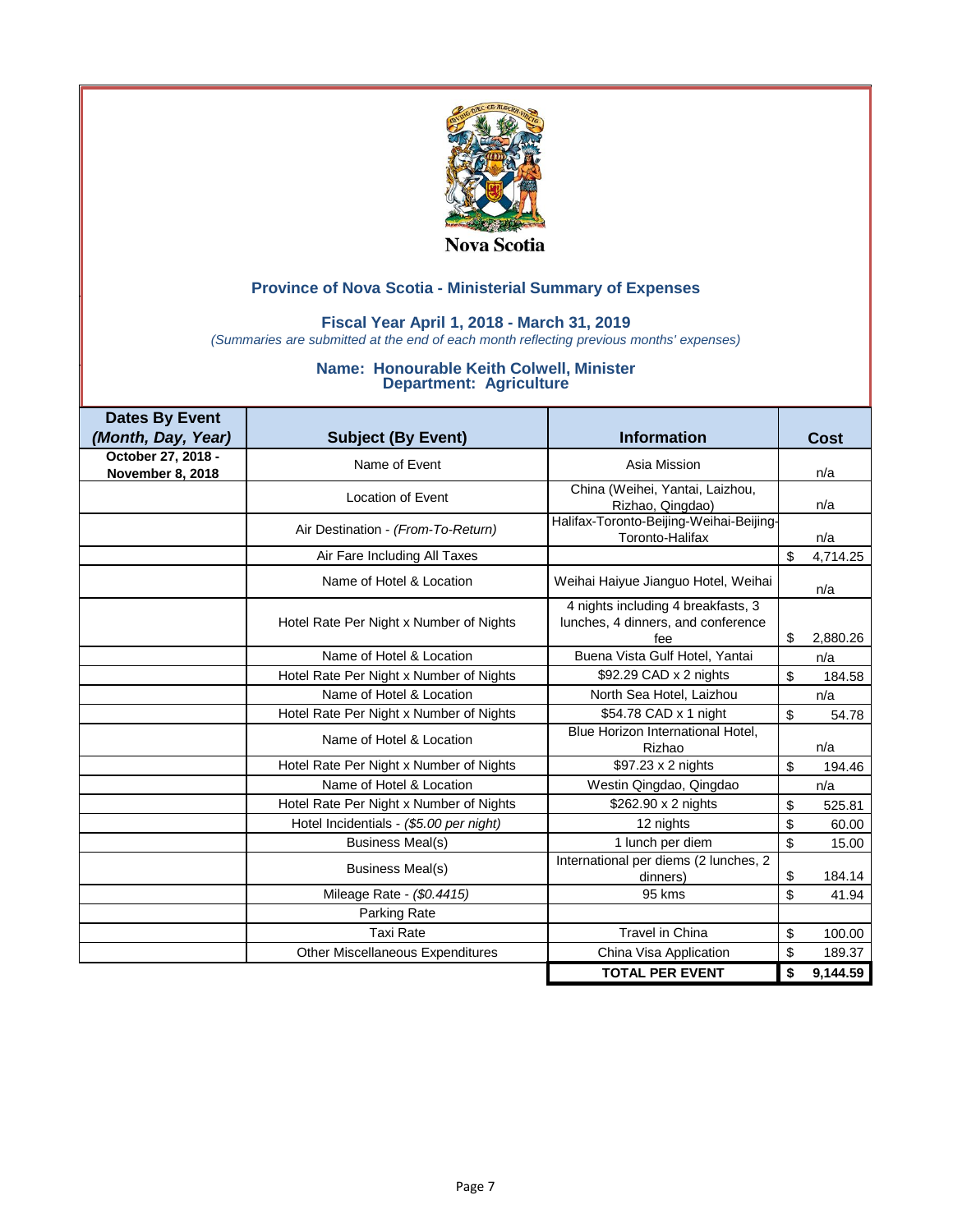

### **Fiscal Year April 1, 2018 - March 31, 2019**

*(Summaries are submitted at the end of each month reflecting previous months' expenses)*

| <b>Dates By Event</b><br>(Month, Day, Year) | <b>Subject (By Event)</b>               | <b>Information</b>                                                     | Cost        |
|---------------------------------------------|-----------------------------------------|------------------------------------------------------------------------|-------------|
| <b>November 29, 2018</b>                    | Name of Event                           | Nova Scotia Federation of Agriculture<br><b>Annual General Meeting</b> | n/a         |
|                                             | Location of Event                       | Truro                                                                  | n/a         |
|                                             | Air Destination - (From-To-Return)      |                                                                        | n/a         |
|                                             | Air Fare Including All Taxes            |                                                                        |             |
|                                             | Name of Hotel & Location                |                                                                        | n/a         |
|                                             | Hotel Rate Per Night x Number of Nights |                                                                        |             |
|                                             | Hotel Incidentials - (\$5.00 per night) |                                                                        |             |
|                                             | <b>Business Meal(s)</b>                 |                                                                        |             |
|                                             | Mileage Rate - (\$0.4415)               | 212 kms                                                                | 93.60<br>\$ |
|                                             | Parking Rate                            |                                                                        |             |
|                                             | Taxi Rate                               |                                                                        |             |
|                                             | Other Miscellaneous Expenditures        | Toll                                                                   | 0.80<br>\$  |
|                                             |                                         | <b>TOTAL PER EVENT</b>                                                 | 94.40       |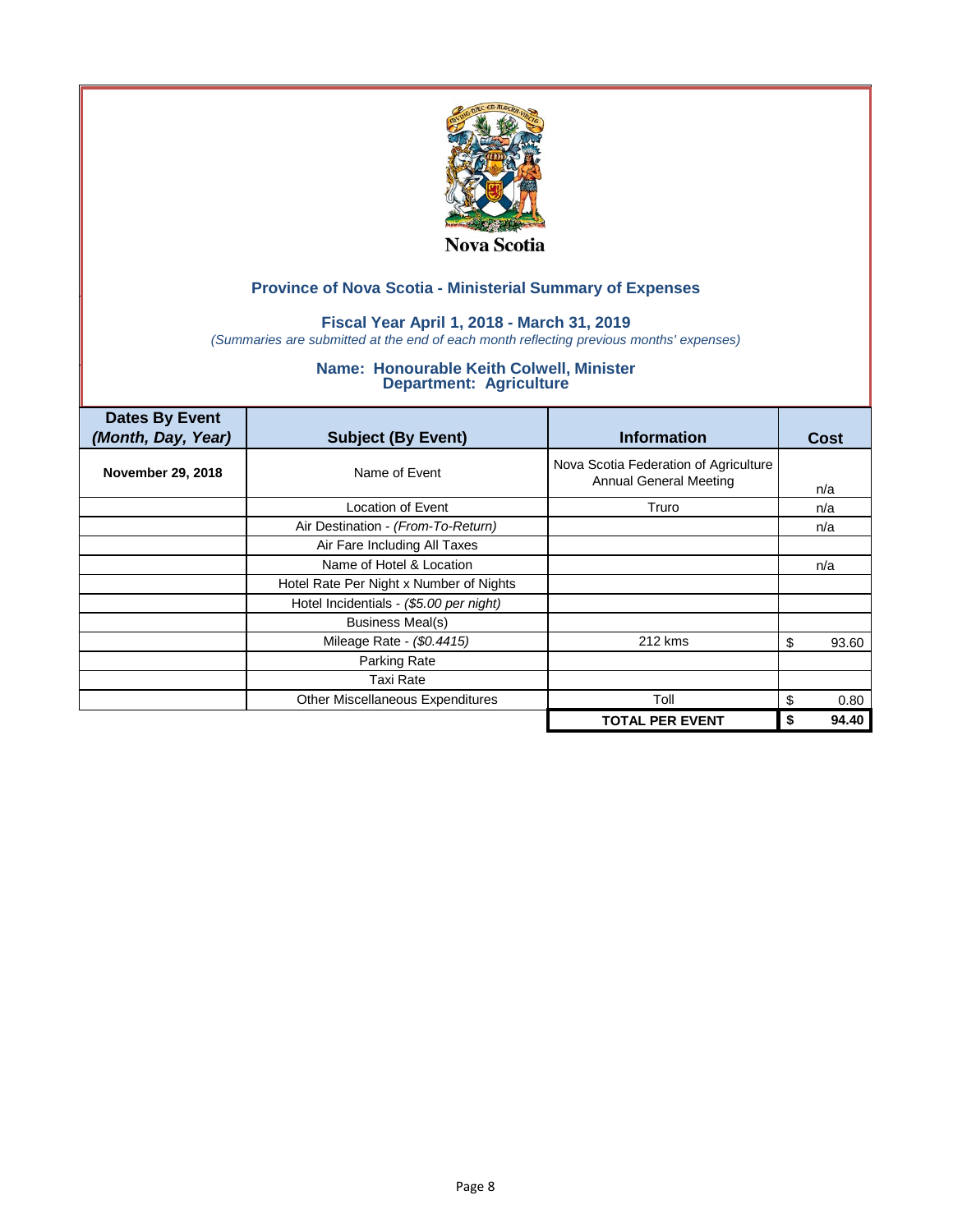

## **Fiscal Year April 1, 2018 - March 31, 2019**

*(Summaries are submitted at the end of each month reflecting previous months' expenses)*

| <b>Dates By Event</b> |                                         |                        |      |
|-----------------------|-----------------------------------------|------------------------|------|
| (Month, Day, Year)    | <b>Subject (By Event)</b>               | <b>Information</b>     | Cost |
| December 2018 (NIL)   | Name of Event                           |                        | n/a  |
|                       | <b>Location of Event</b>                |                        | n/a  |
|                       | Air Destination - (From-To-Return)      |                        | n/a  |
|                       | Air Fare Including All Taxes            |                        |      |
|                       | Name of Hotel & Location                |                        | n/a  |
|                       | Hotel Rate Per Night x Number of Nights |                        |      |
|                       | Hotel Incidentials - (\$5.00 per night) |                        |      |
|                       | <b>Business Meal(s)</b>                 |                        |      |
|                       | Mileage Rate - (\$0.4415)               |                        |      |
|                       | Parking Rate                            |                        |      |
|                       | <b>Taxi Rate</b>                        |                        |      |
|                       | Other Miscellaneous Expenditures        |                        |      |
|                       |                                         | <b>TOTAL PER EVENT</b> | \$   |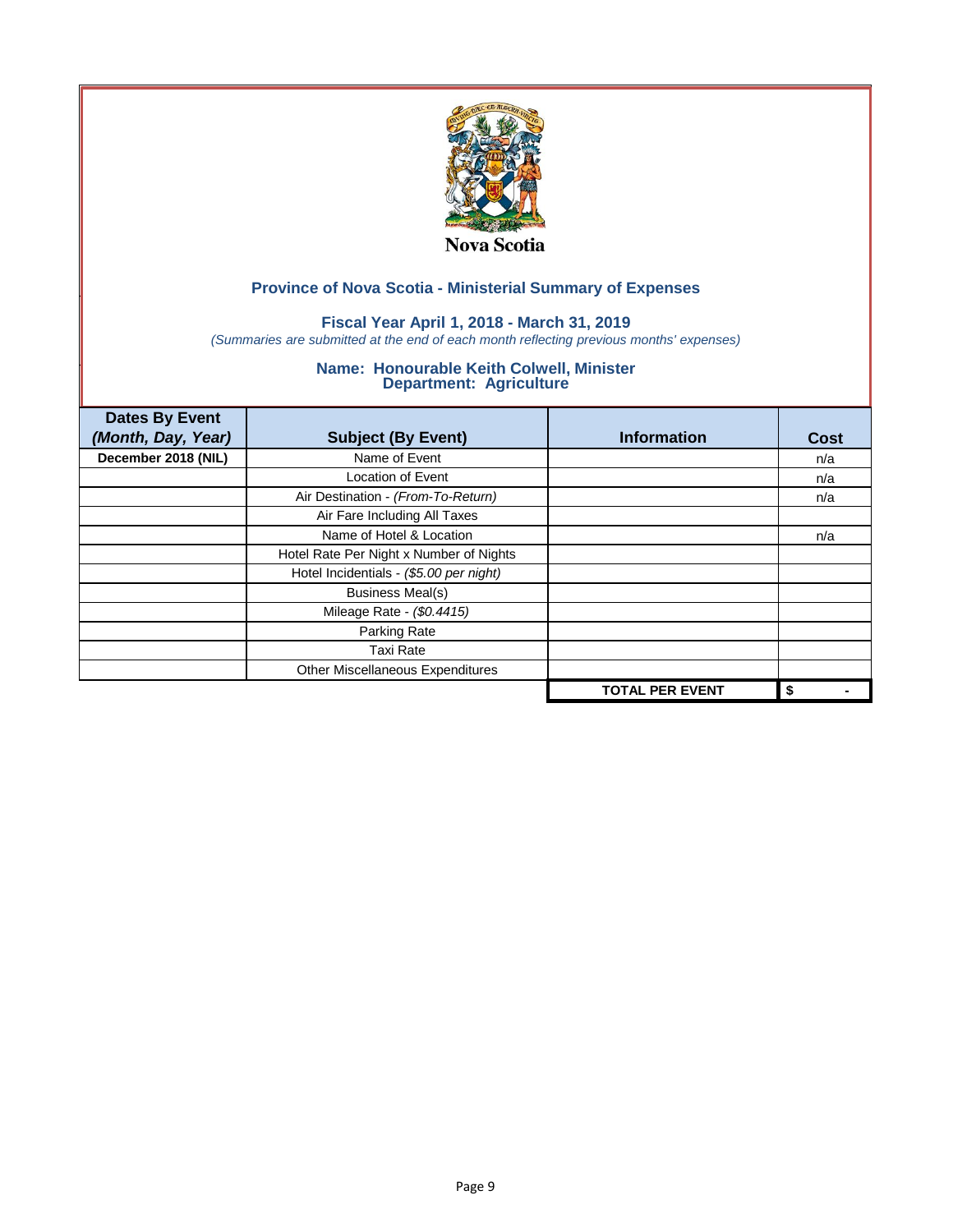

### **Fiscal Year April 1, 2018 - March 31, 2019**

*(Summaries are submitted at the end of each month reflecting previous months' expenses)*

| <b>Dates By Event</b><br>(Month, Day, Year) | <b>Subject (By Event)</b>               | <b>Information</b>                                                              | Cost         |
|---------------------------------------------|-----------------------------------------|---------------------------------------------------------------------------------|--------------|
| <b>January 19, 2019</b>                     | Name of Event                           | Exhibition Association of Nova Scotia<br><b>Annual General Meeting</b>          | n/a          |
|                                             | Location of Event                       | Halifax                                                                         | n/a          |
| January 28-29, 2019                         | Name of Event                           | Nova Scotia Horticulture Congress &<br><b>Fruit Growers Association Banquet</b> | n/a          |
|                                             | Location of Event                       | Greenwich                                                                       | n/a          |
|                                             | Air Destination - (From-To-Return)      |                                                                                 | n/a          |
|                                             | Air Fare Including All Taxes            |                                                                                 |              |
|                                             | Name of Hotel & Location                | Old Orchard Inn, Greenwich                                                      | n/a          |
|                                             | Hotel Rate Per Night x Number of Nights | \$131.10 x 1 night                                                              | \$<br>131.10 |
|                                             | Hotel Incidentials - (\$5.00 per night) |                                                                                 |              |
|                                             | Business Meal(s)                        | 1 dinner per diem                                                               | \$<br>20.00  |
|                                             | Mileage Rate - (\$0.4415)               | 68 kms                                                                          | \$<br>30.02  |
|                                             | Parking Rate                            |                                                                                 |              |
|                                             | Taxi Rate                               |                                                                                 |              |
|                                             | Other Miscellaneous Expenditures        | Bridge toll with MacPass                                                        | \$<br>1.60   |
|                                             |                                         | <b>TOTAL PER EVENT</b>                                                          | 182.72<br>\$ |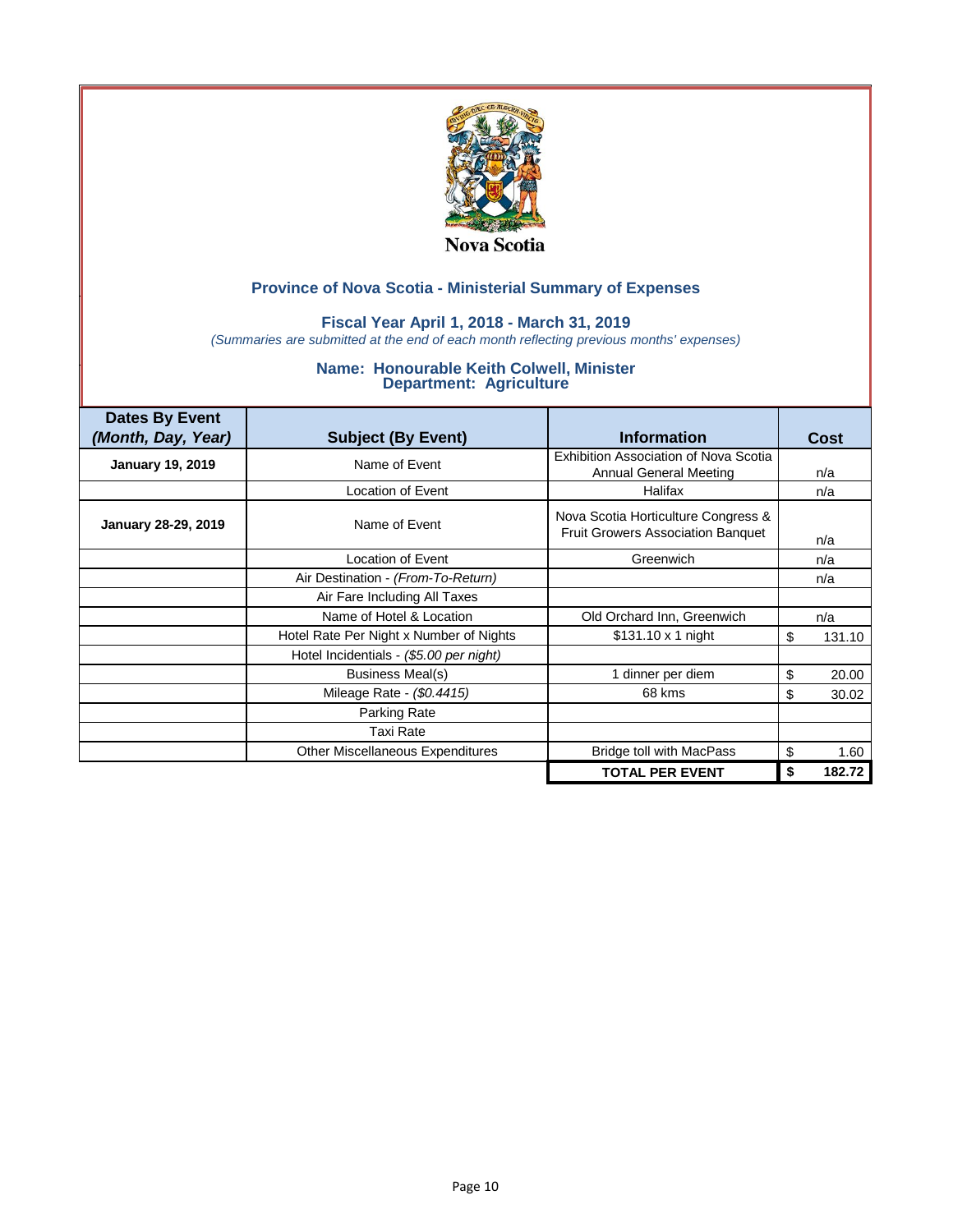

## **Fiscal Year April 1, 2018 - March 31, 2019**

*(Summaries are submitted at the end of each month reflecting previous months' expenses)*

| <b>Dates By Event</b> |                                         |                        |      |
|-----------------------|-----------------------------------------|------------------------|------|
| (Month, Day, Year)    | <b>Subject (By Event)</b>               | <b>Information</b>     | Cost |
| February 2019 (NIL)   | Name of Event                           |                        | n/a  |
|                       | <b>Location of Event</b>                |                        | n/a  |
|                       | Air Destination - (From-To-Return)      |                        | n/a  |
|                       | Air Fare Including All Taxes            |                        |      |
|                       | Name of Hotel & Location                |                        | n/a  |
|                       | Hotel Rate Per Night x Number of Nights |                        |      |
|                       | Hotel Incidentials - (\$5.00 per night) |                        |      |
|                       | <b>Business Meal(s)</b>                 |                        |      |
|                       | Mileage Rate - (\$0.4415)               |                        |      |
|                       | Parking Rate                            |                        |      |
|                       | <b>Taxi Rate</b>                        |                        |      |
|                       | Other Miscellaneous Expenditures        |                        |      |
|                       |                                         | <b>TOTAL PER EVENT</b> | \$   |